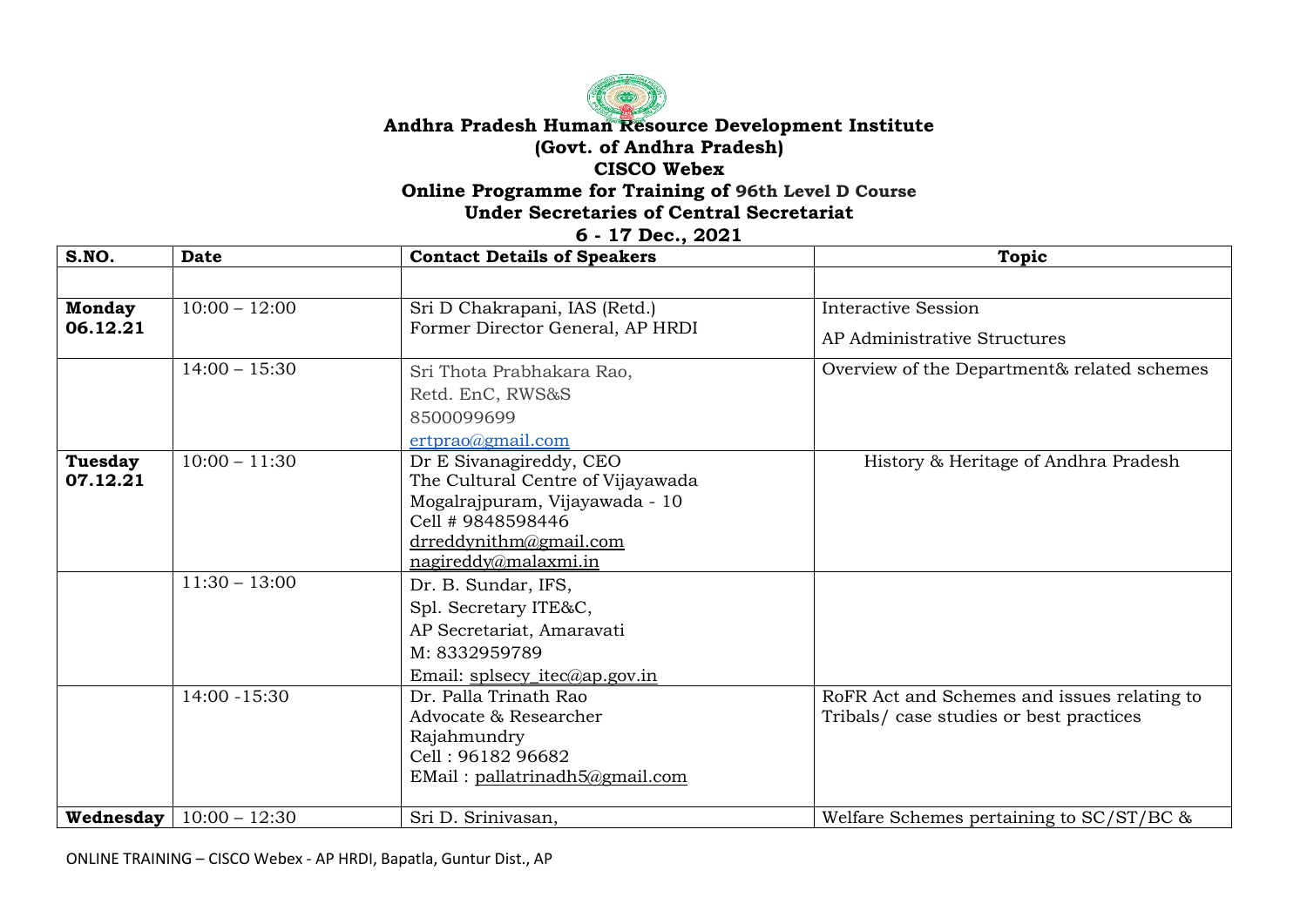| 08.12.21        |                 | Joint Director, SW Department                  | Minorities -                                |
|-----------------|-----------------|------------------------------------------------|---------------------------------------------|
|                 |                 | M: 8374919895                                  | Umbrella programmes for development of      |
|                 |                 | Email: ddswsrinivasan@gmail.com                | Minorities                                  |
|                 |                 |                                                | YSR Badugu Vikasam                          |
|                 | $14:00 - 15:30$ | Dr D N Murthy                                  | Initiatives of Tribal Welfare Department    |
|                 |                 | <b>State Senior Coordinator</b><br><b>RBSK</b> |                                             |
|                 |                 | Tribal Welfare Department                      |                                             |
|                 |                 | schoolhealthrbsk.rksk@gmail.com                |                                             |
| <b>Thursday</b> | $10:00 - 11:30$ | Ms. Vetriselvi K,IAS                           | Overview of the Department& related schemes |
| 09.12.21        |                 | State Project Director, Sarva Siksha Abhiyan,  |                                             |
|                 |                 | AP Secretariat Office, Velagapudi,             |                                             |
|                 |                 | k.vetriselvi@ias.nic.in                        |                                             |
|                 |                 | spdapssapeshi@gmail.com                        |                                             |
|                 | $11:30 - 13:00$ | Sri S Shan Mohan, IAS                          | Village/ Ward Secretaries; Volunteer Setup  |
|                 |                 | Commissioner, Grama & Ward Volunteers and      |                                             |
|                 |                 | Grama Secretariat & Ward Secretariat,          |                                             |
|                 |                 | Govt. of AP, Guntur                            |                                             |
|                 |                 | commr-gywyyswws@ap.gov.in                      |                                             |
|                 | $14:00 - 15:30$ | Prl. Secretary to Govt.,                       | 1) YSR Sampoorna Poshana,                   |
|                 |                 | Women, Children, Disabled and Senior           | 2) National Nutrition Mission Scheme        |
|                 |                 | Citizens,                                      | 3) Indira Gandhi National Old Age Pension   |
|                 |                 | AP Secretariat, Velagapudi.                    | Scheme                                      |
|                 |                 | peshi.wcdsc@gmail.com                          | 4)P.M Mathru Vandhana Yojana Scheme         |
| Friday          | $10:00 - 11:30$ | Dr.Keerthi                                     | Disha Act                                   |
| 10.12.21        |                 | <b>Technical Support Manager</b>               |                                             |
| <b>NGO</b>      |                 | Vasavya Mahila                                 |                                             |
|                 |                 | Mandali                                        |                                             |
|                 |                 | Cell # 9848542521                              |                                             |
|                 |                 | vasavyamm@gmail.com                            |                                             |
|                 | $11:30 - 13:00$ | Vandemataram Foundation                        |                                             |
|                 | $14:00 - 15:30$ | Mrs. Padmaja                                   |                                             |
|                 |                 |                                                |                                             |